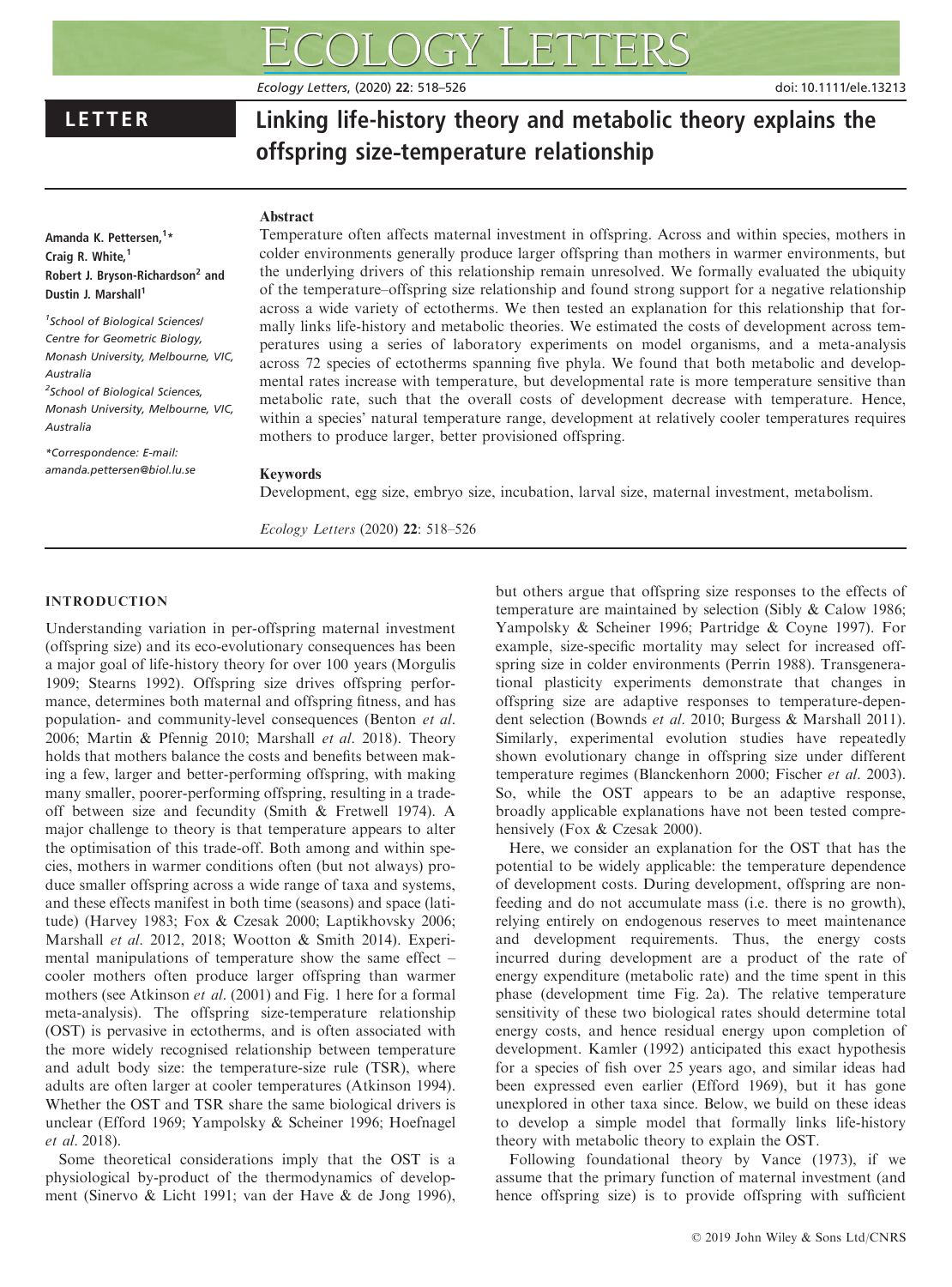resources to reach a stage where they can feed for themselves (what we will call nutritional independence), then any factor that affects the costs of reaching independence should alter selection on offspring size (Pettersen et al. 2017; Marshall et al. 2018). If we assume that offspring size  $(OS)$  is shaped in part by the cost of reaching nutritional independence  $(C)$ , then the minimum offspring size will scale with the cost of development,

$$
OS_{\min} \propto C \tag{1}
$$

and mothers must therefore produce larger offspring when C increases (Vance 1973).

From an energy perspective, C is simply a product of first, the time spent in the dependent phase, defined by total development time as a function of temperature  $(D(T))$ , which is inversely proportional to developmental rate  $(D = 1/DR)$ , and second, the rate of energy expenditure during the dependent phase, metabolic rate as a function of temperature  $(MR(T))$ . The value of C, defined here as a function of temperature by  $C(T)$ , will depend on the relative temperature sensitivities of  $D(T)$  and  $MR(T)$ ,

$$
C(T) = D(T) \times MR(T)
$$
\n(2)

The relationship between temperature and the rate of these processes can be described by exponential functions, where a and  $b$  represent the temperature dependence of  $D(T)$  and  $MR$ (T),  $\partial$  and  $\gamma$  are constants,  $\alpha$  and  $\beta$  are the offspring mass scaling exponents for  $D(T)$  and  $MR(T)$  respectively, and T is temperature ( $\rm{°C}$ ).  $C(T)$  can therefore be described by the product of development time at a given temperature, T,



Figure 1 Relationship between Hedges' g (magnitude of change in offspring size with temperature, calculated using the mean, standard deviation and sample sizes for each temperature treatment) and change in experimental temperature (°C). Fitted line represents the final linear model for the correlation between change in experimental maternal brooding temperature and change in offspring size for 34 species (six phyla). Each dot represents a single result (12 species with more than one result was accounted for in the mixed model, see Table S1 for list of species).



Figure 2 Schematic for the relationship between two biological rates: development time (D) and metabolic rate (MR). (a) As temperature increases from T4 to T1, development time is expected to decrease and metabolic rates will increase. Shaded areas represent the predicted costs of development (C) at each temperature where  $C(T) = D(T) \times MR(T)$ . In this example, C across all temperatures is equivalent. (b) Where the magnitude of the temperature sensitivity of D  $(a = 0.2)$  is greater than MR  $(b = 0.1)$ , (c) total costs of development and therefore offspring size should decrease with temperature. (d) Alternatively, where the magnitude of temperature sensitivity of MR  $(b = 0.2)$  is greater, relative to D  $(a = 0.1)$ , (e) total costs of development and offspring size should increase with temperature.

$$
D(T) = \partial \times e^{(-aD \times T)} \times (\text{Offspring mass}^a)
$$
 (3)

and metabolic rate at a given temperature, T,

$$
MR(T) = \gamma \times e^{(bMR \times T)} \times (\text{Offspring mass}^{\beta})
$$
 (4)

Both development time and metabolic rate are highly temperature-dependent, and both are also affected by offspring size, albeit in complex ways (Gillooly et al. 2002; Clarke & Fraser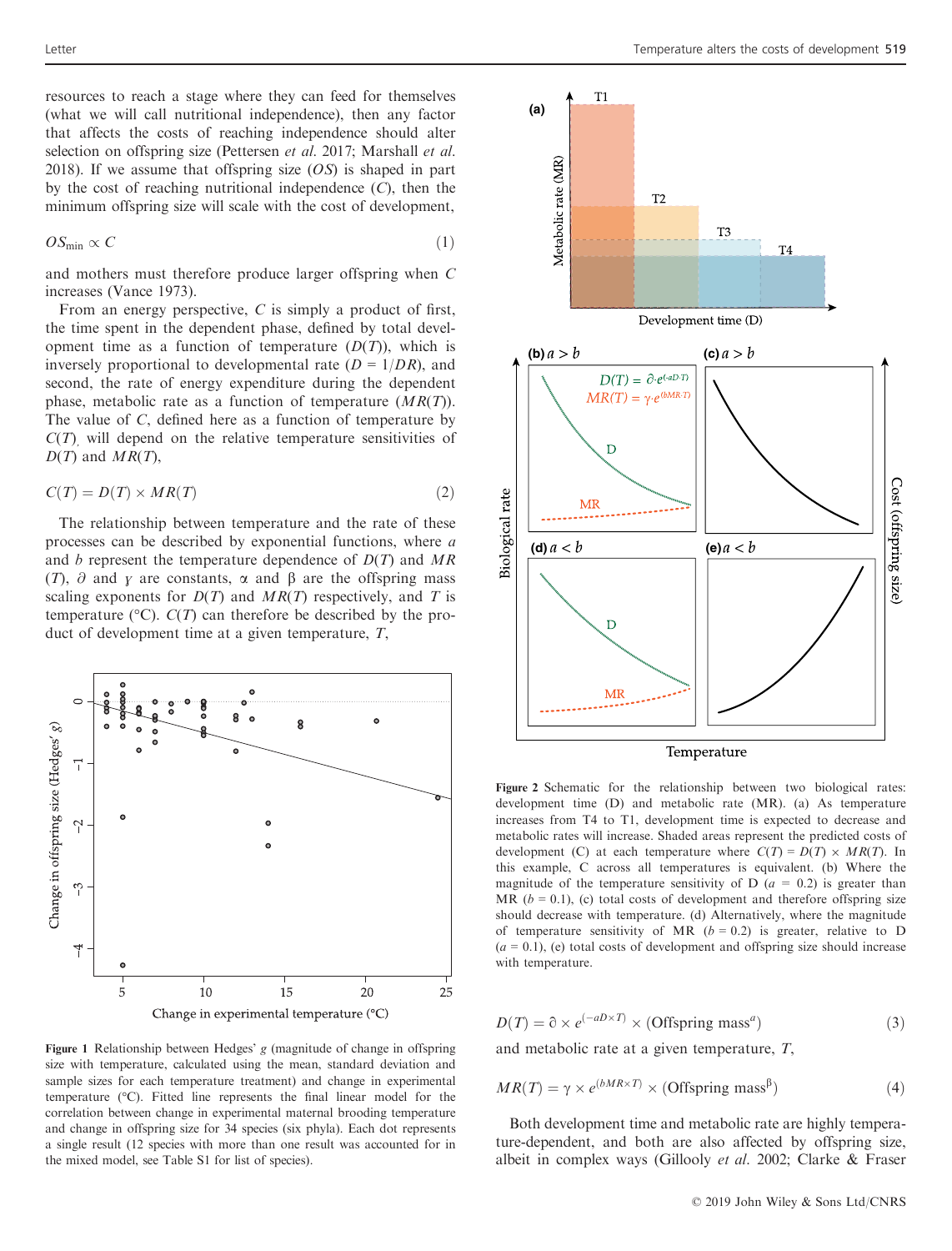2004; Marshall & Keough 2008; Pettersen et al. 2015). Unless development time and metabolic rate have the same temperature dependence  $(a = b \text{ in } [3]$  and [4]), then the costs of development must change with temperature. If increases in temperature decrease development time more than they increase metabolic rate (i.e.  $a > b$ ), then we would predict that the overall costs of development to independence to decrease with increasing temperature (Fig. 2b,c). Based on classic optimality theory, we would therefore expect warmer temperatures to result in decrease in offspring size because less energy is required for offspring to reach independence. Alternatively, if metabolic rate is more sensitive to temperature than development rate (i.e.  $a \leq b$ ), then the reverse would be expected: increases in temperature will increase the costs of development and mothers should produce larger offspring in warmer temperatures (Fig. 2d,e).

Despite the potential for a metabolic life-history theory to provide a broad explanation for why warmer mothers produce smaller offspring, we are not aware of any systematic attempts to generate measures of the temperature dependence of metabolic rate and development rate simultaneously for a range of species. Here we took four steps: (1) We performed a phylogenetically controlled meta-analysis to determine the relationship between the temperature that mothers experience, and the size of their offspring within 34 species across six phyla. (2) We then experimentally manipulated temperature to examine the relative temperature dependencies of development time and metabolic rates during the dependent phase in two model systems, Bugula neritina (Linnaeus, 1758) and Danio rerio (Hamilton, 1822), throughout metamorphosis and embryogenesis respectively. Importantly, in both species, warmer mothers produce smaller offspring, and this relationship appears to be adaptive (Bownds et al. 2010; Burgess & Marshall 2011). (3) We then parameterised equations (2) through (4) for both our study species to determine how the costs of development change with temperature (4). In order to test whether our model is likely to apply more generally, we then combed the literature to compile estimates of the temperature dependence of development time and metabolic rate during development for a wide range of ectotherm species within their natural thermal range, while controlling for phylogenetic non-independence.

#### MATERIAL AND METHODS

#### Meta-analysis of temperature and offspring size

The methods used to produce a phylogenetically controlled meta-analysis were closely followed as per guidelines presented in the 'Preferred Reporting Items for Systematic Reviews and Meta-Analyses' (PRISMA) statement (Moher et al. 2009) – for details on methodological considerations and publication bias see Supporting information. For each study, the effect size of mean offspring/egg/larval diameter or length was calculated using Hedges' g to provide unbiased standardised mean differences in offspring size for the greatest temperature differential measured (Borenstein et al. 2011). To account for phylogenetic non-independence, we constructed a tree topology using the open tree of life and the 'rotl' package in R v3.3.2 (Hinchliff et al. 2015; Michonneau et al. 2016). Data were analysed using a phylogenetic mixed model implemented

in 'ASReml-R' (Gilmour et al. 2009) and R v3.0.2, with inverse relatedness matrix calculated from the phylogenetic covariance matrix using the R package 'MCMCglmm'; Hadfield (2010). The phylogenetic mixed model approach allowed us to partition the variance between changes in offspring size with temperature  $(\Delta T)$  due to the shared evolutionary history among the study species samples, relative to that independent of phylogeny.

We fit the phylogenetic mixed-effects (fixed slope, random intercepts) model including  $\Delta T$  as a fixed effect and the relatedness matrix from the phylogeny as a random effect, on the effect size (Hedges' g) of temperature on offspring size. Likelihood ratio tests were then used to determine the significance of the effect of phylogeny, where phylogenetic signal was calculated as the proportion of variance – conditioned on the fixed effects – attributable to the random effect of phylogeny. This proportion of variance is equivalent to the more widely used metric of Pagel's lambda (λ) (Hadfield & Nakagawa 2010).

#### Empirical estimates of costs of development with temperature

#### Study species

In a series of experiments, offspring from two species, a marine invertebrate, B. neritina (Bryozoa: Cheilostomata) and a freshwater vertebrate, D. rerio (Chordata: Cypriniformes) were used to measure the temperature sensitivity of development time and metabolic rate (hereon referred to by genus). While offspring of *Bugula* and *Danio* exhibit very different life histories, they both possess a 'dependent phase' where early development is characterised by reliance on maternal energy investment until feeding structures are formed. Both species reproduce across a range of naturally varying temperatures, where mothers exposed to higher temperatures produce smaller offspring – and these shifts appear to be adaptive (Bownds et al. 2010; Burgess & Marshall 2011). Recent studies have shown the costs of development to be substantial in these species with a decline of up to 47% of initial energy in Bugula and 23% in Danio throughout the dependent phase (Pettersen et al. 2015, 2017). Thus, factors which exacerbate energy costs throughout the dependent phase will likely have important fitness consequences.

Bugula is an arborescent bryozoan with global distribution, colonising sheltered, subtidal structures. Reproductively mature colonies undergo internal fertilisation, brooding single larvae on individual maternal zooids. Larvae are released into the plankton, then settle onto a hard surface and undergo metamorphosis over approximately 3 days. From fertilisation until the end of metamorphosis, offspring are entirely dependent on maternally derived energy provisions. The completion of metamorphosis and the development of a feeding structure (the lophophore) thus represents the end of the 'dependent' phase where offspring commence feeding and are able to obtain external energy from the environment (Wendt 2000).

Danio is a commonly used laboratory model organism that naturally occupies slow-moving, shallow water bodies in the Indian subcontinent (Spence et al. 2008). Danio reproduces sexually by spawning gametes into the water column where fertilised eggs undergo several stages of development. Embryos rely on yolk supplies in the egg to meet energy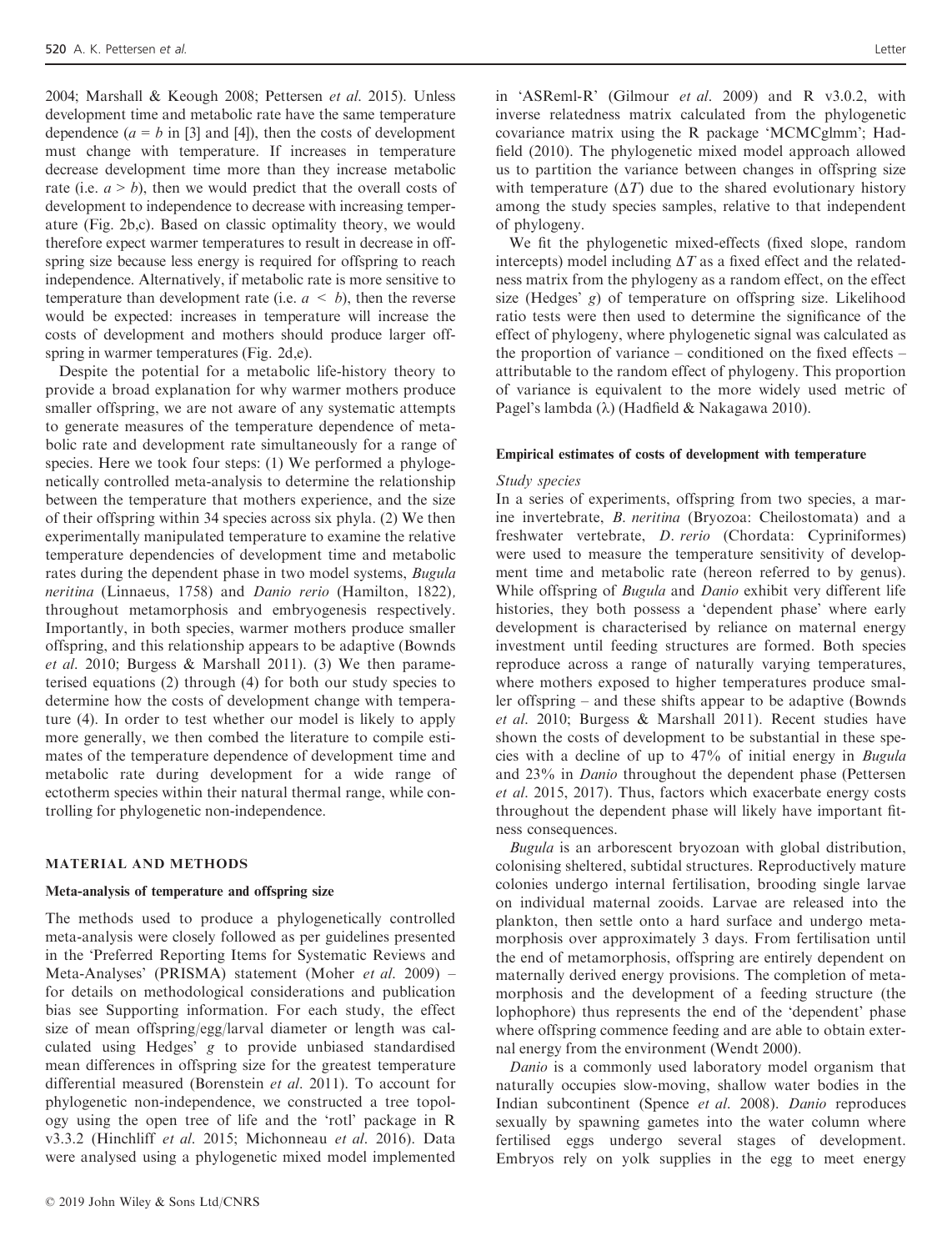requirements for development until post-hatching, when feeding structures form, which occurs approximately 5 days after fertilisation under normal laboratory conditions (Bryson-Richardson et al. 2011; Hachicho et al. 2015).

#### Offspring sampling and size measurements

Offspring size may produce temperature-dependent or -independent effects on development and metabolic rates; therefore, the effect of offspring size was included in our estimates (Pettersen et al. 2015, 2017). Due to the destructive sampling of embryo mass, we used double sampling: one set of samples were used for measures of development rate or metabolic rate (outlined below) and the other to obtain estimates of offspring mass (for further detail, see Supporting information).

#### Development time under different temperature regimes

To determine the effect of environmental temperature on development time in Bugula and Danio, 96 larvae and 144 embryos were placed into each of four temperature treatments respectively (a total of 384 larvae and 576 embryos over six experimental runs). Treatments were representative of natural temperature ranges experienced by these species (Bownds et al. 2010; Scott & Johnston 2012), and parents were acclimated at temperatures within these ranges (18  $\pm$  2 °C in *Bugula* and 28  $\pm$  2 °C in *Danio*). Developing Bugula were maintained at one of the following temperature conditions: 12, 16, 20 or 24  $^{\circ}$ C; and *Danio* embryos were reared at 20, 24, 28 or 32 °C (for details, see Supporting Information).

#### Metabolic rate under different temperature regimes

Fluorescence-based oxygen measurements were taken throughout development of the 'dependent' phase to determine rate of oxygen consumption, or  $\rm\ddot{VO}_2$  as per standard techniques (Pettersen et al. 2015).  $\text{VO}_2$  was measured at 24 h intervals (i.e. 'Time') from 6 h post-settlement/post-fertilisation in Bugula and Danio, respectively, throughout the dependent phase (for details, see Supporting information).

#### Total energy expenditure across offspring size and temperature

The  $MR(T)$  estimates obtained from each nonlinear regression for each time (24 h intervals) were then multiplied by the duration spent at each time, (e.g. where  $D = 36$  h, 24 h for Time 1, 12 h for Time 2) and where total time was calculated from the predicted  $D(T)$  and combined to calculate total cost of development  $(C(T))$  across the entire range of temperatures and offspring sizes measured, where  $C(T) = D$  $(T) \times MR(T)$ .

# Meta-analysis of temperature, development time and metabolic rate in other taxa

To determine whether the total costs of development decrease with temperature more generally, we compiled data on  $D(T)$ and  $MR(T)$  from studies of 72 species and analysed these data using a phylogenetically controlled meta-analysis. Due to the

paucity of data on these rates under varying temperature regimes, we could not rely on search terms as per the previous meta-analysis. Rather, we combed the literature haphazardly using ISI Web of Science for a range of search terms and following relevant citations. We collated mean values of  $MR(T)$ and  $D(T)$ , and natural temperature ranges ('T range') experienced by each species during the early life history when offspring are non-feeding and entirely dependent on maternally derived energy (i.e. throughout the 'dependent phase'). Where  $T$  range was not specified for the studies that measured  $MR$  $(T)$  and  $D(T)$ , we searched the literature for studies reporting temperature ranges for each species in similar locations. Total costs of development were then calculated by multiplying D  $(T)$  and  $MR(T)$  for the minimum and maximum temperature treatments used (within  $T$  range).

Most studies did not report sample size associated with measurements; for those studies that did report both sample size and estimates of error, we used generalised least squares using the 'gls' function within the 'nlme' R package (Pinheiro et al. 2011) to determine whether sample size was related to a higher precision of estimates. This approach has been suggested by Nakagawa & Lagisz (2016) for use in meta-analyses that measure only the absolute magnitude (i.e. mean) of the effect size on the response variable (i.e. effect of temperature on mean  $D$  and  $MR$ ). We used phylogenetic generalised least squares to fit models where residuals are correlated (i.e. correlation structure taken from phylogeny) using the 'pgls' function in the R package 'caper' (Orme 2013).

The effect of temperature on the costs of development depended on the range of temperatures tested, relative to a species natural range; hence, we calculated the proportional change in the costs of development  $(ΔC)$  for a 10% increase in each species natural mean temperature ( ${}^{\circ}C$ ;  $\Delta T$ ). We found that the precision of the estimate (sample size) did not affect the magnitude of the relationship ( $\chi^2 = 0.148$ , *P*-value = 1); therefore, we incorporated all available data unweighted by the inverse of the precision of the estimate, and used a phylogenetically controlled approach as employed in Part 1 (Metaanalysis of temperature and offspring size), with phylogenetic signal estimated as Pagel's lambda (see detailed methods above). We again fit a mixed-effects model to test the fixed effect of  $\Delta T$  and the random effect of the relatedness matrix from the phylogeny, on  $\Delta C$  over a 10% increase in mean temperature.

# RESULTS

#### Meta-analysis of temperature and offspring size

Offspring size decreased with increases in rearing temperature in 30 out of the 34 species for which we had published data (Fig. 1). The relationship between Hedges' g and  $\Delta T$  for all species was significantly < 0 (Estimate  $\pm$  SE:  $-0.06 \pm 0.02$ ,  $F_{1,50} = 6.156$ ,  $P \le 0.05$ ). The proportion of variance attributable to phylogeny (conditioned on the fixed effects) was not significantly different from 0 (Estimate  $\pm$  SE: 0.18  $\pm$  0.22). Between and within species (between-study) variation accounted for 43 and 52% of all variance in the final model, respectively.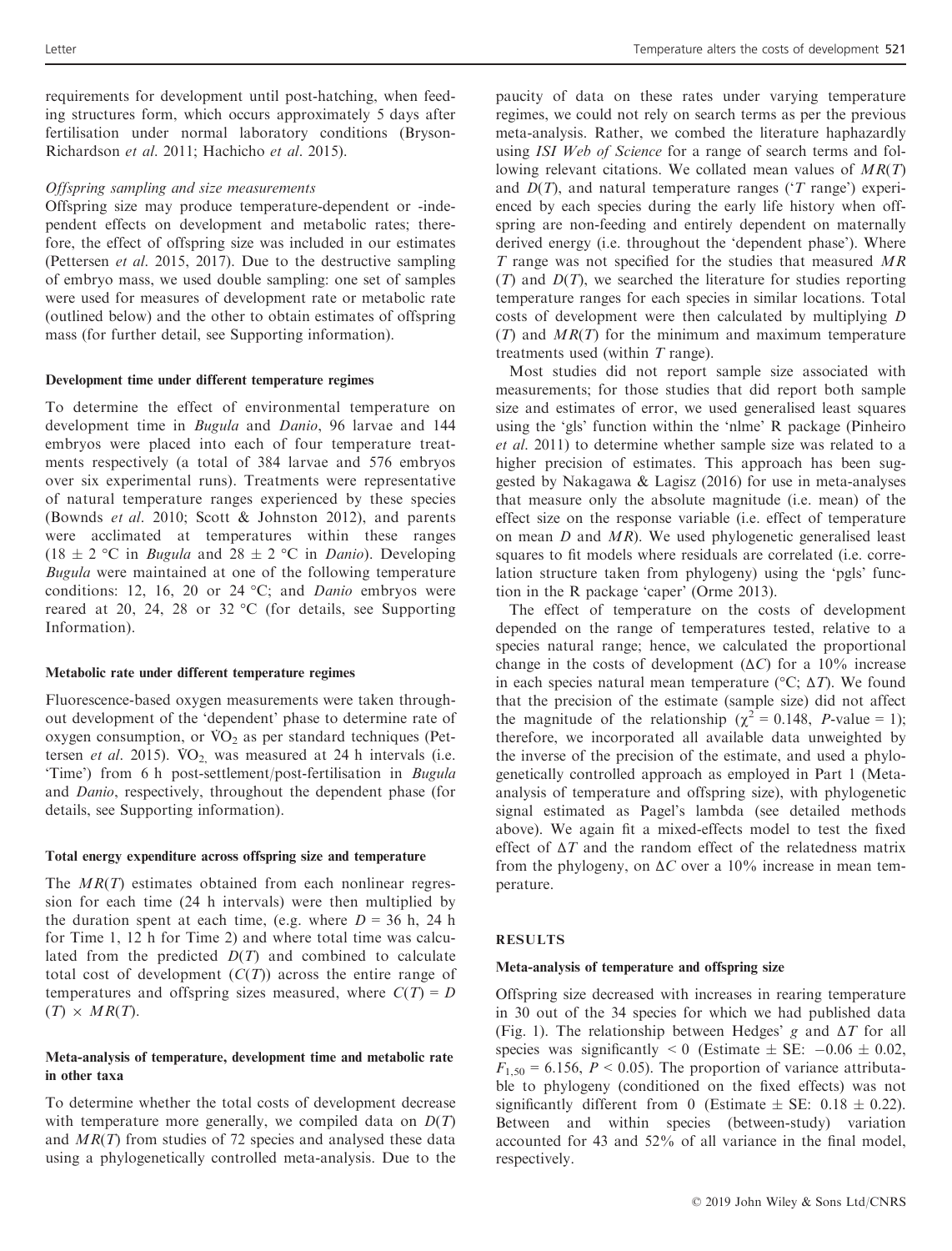| Time            | Temperatures measured      | Constant $(y)$    | Scaling exponent<br>temperature $(b)$ | Scaling exponent<br>mass $(\beta)$ |
|-----------------|----------------------------|-------------------|---------------------------------------|------------------------------------|
| Bugula neritina |                            |                   |                                       |                                    |
|                 | 24 °C, 20 °C, 16 °C, 12 °C | $0.022 + 0.002$   | $0.065 \pm 0.006$                     | $0.659 + 0.153$                    |
|                 | 24 °C, 20 °C, 16 °C, 12 °C | $0.012 \pm 0.001$ | $0.096 \pm 0.005$                     | $0.664 + 0.114$                    |
|                 | 16 °C, 12 °C               | $0.007 \pm 0.001$ | $0.196 \pm 0.012$                     | $0.441 \pm 0.175$                  |
|                 | $12 \text{ °C}$            | $0.068 + 0.015$   |                                       | $0.609 + 0.245$                    |
|                 | $12 \text{ °C}$            | $0.101 \pm 0.030$ |                                       | $0.537 \pm 0.270$                  |
| Danio rerio     |                            |                   |                                       |                                    |
|                 | 32 °C, 28 °C, 24 °C, 20 °C | $0.007 + 0.001$   | $0.085 + 0.044$                       | $0.630 + 0.213$                    |
|                 | 32 °C, 28 °C, 24 °C, 20 °C | $0.026 \pm 0.005$ | $0.092 \pm 0.003$                     | $0.462 \pm 0.160$                  |
|                 | 28 °C, 24 °C, 20 °C        | $0.049 + 0.012$   | $0.092 \pm 0.004$                     | $0.411 \pm 0.180$                  |
|                 | 24 °C, 20 °C               | $0.065 + 0.022$   | $0.094 + 0.008$                       | $0.362 \pm 0.221$                  |
|                 | 20 °C                      | $0.161 \pm 0.109$ |                                       | $0.629 \pm 0.304$                  |
|                 |                            |                   |                                       |                                    |

Table 1 Summary of scaling exponents and coefficients ( $\pm$  standard error; SE) for temperature (T), mass and metabolic rate (MR) of Bugula neritina and *Danio rerio* where  $MR(T) = Y \times e^{(bMR \times T)} \times$  (Offspring mass<sup>B</sup>). Time 1 = 0 hps/0 hpf, Time 2 = 24 hps/24 hpf, Time 3 = 48 hps/48 hpf, Time 4 = 72 hps/ 72 hpf, Time 5 = 120 hps/120 hpf (where hps = hours post-settlement in Bugula and hpf = hours post fertilisation in Danio)

#### Total energy expenditure across offspring size and temperature

# Development time

The temperature at which early-stage Bugula and Danio were reared significantly affected development time through the dependent phase – across the temperatures tested, development time decreased with temperature (Fig. S3). For both species, there was a main effect of Temperature (Bugula;  $F_{1,275} = 1172.38$ ,  $P < 0.0001$ , *Danio*;  $F_{1,547} = 8811.58$ ,  $P \le 0.0001$ ) but no effect of ln(Offspring Mass). The relationship between development time and temperature for *Bugula* was therefore best described by the exponential function,

Development time  $(Bugula) = 6.054 \times 10^3 \times e^{(-0.363 \times \text{Temperature})}$  $+3.241 \times 10^{1}$ 

For Danio, the random effect of Experimental Run was significant ( $\chi^2$  = 7.11, P < 0.05); however, its interactions with Temperature and ln(Offspring Mass) were not (i.e. slopes among runs were homogenous), so Experimental Run could be excluded from the final model. The temperature dependence of development time for Danio was described by,

Development time  $(Danio) = 1.234 \times 10^4 \times e^{(-0.224 \times \text{Temperature})}$  $+3.527 \times 10^{1}$ 

# Metabolic rate

We found a significant, positive relationship between Temperature and ln(MR) throughout the dependent phase across all time stages for both species (Fig. S4). The random effect of Run had a significant effect on ln(MR) for both species across almost all times measured (Supporting information, Table S4). Although there was considerable variation in the relationship between ln(Offspring mass) and ln(MR) among runs for each temperature, we found no support for fitting a random-slopes model overall. For each time, a single model was fit for the relationship between metabolic rate, mass and temperature (Table 1).



Figure 3 Predicted total costs of development (total mJ used) throughout the dependent phase in (a) Bugula neritina from larval settlement through to emergence of the lophophore over 10–30 °C and in (b) Danio rerio from fertilisation through to hatching as a larva over 18–40 °C. Warmer colours represent higher costs of development, where costs initially decrease with temperature, then increase at the upper limit of each species natural temperature range (>24 °C and >36 °C in *Bugula* and *Danio* respectively).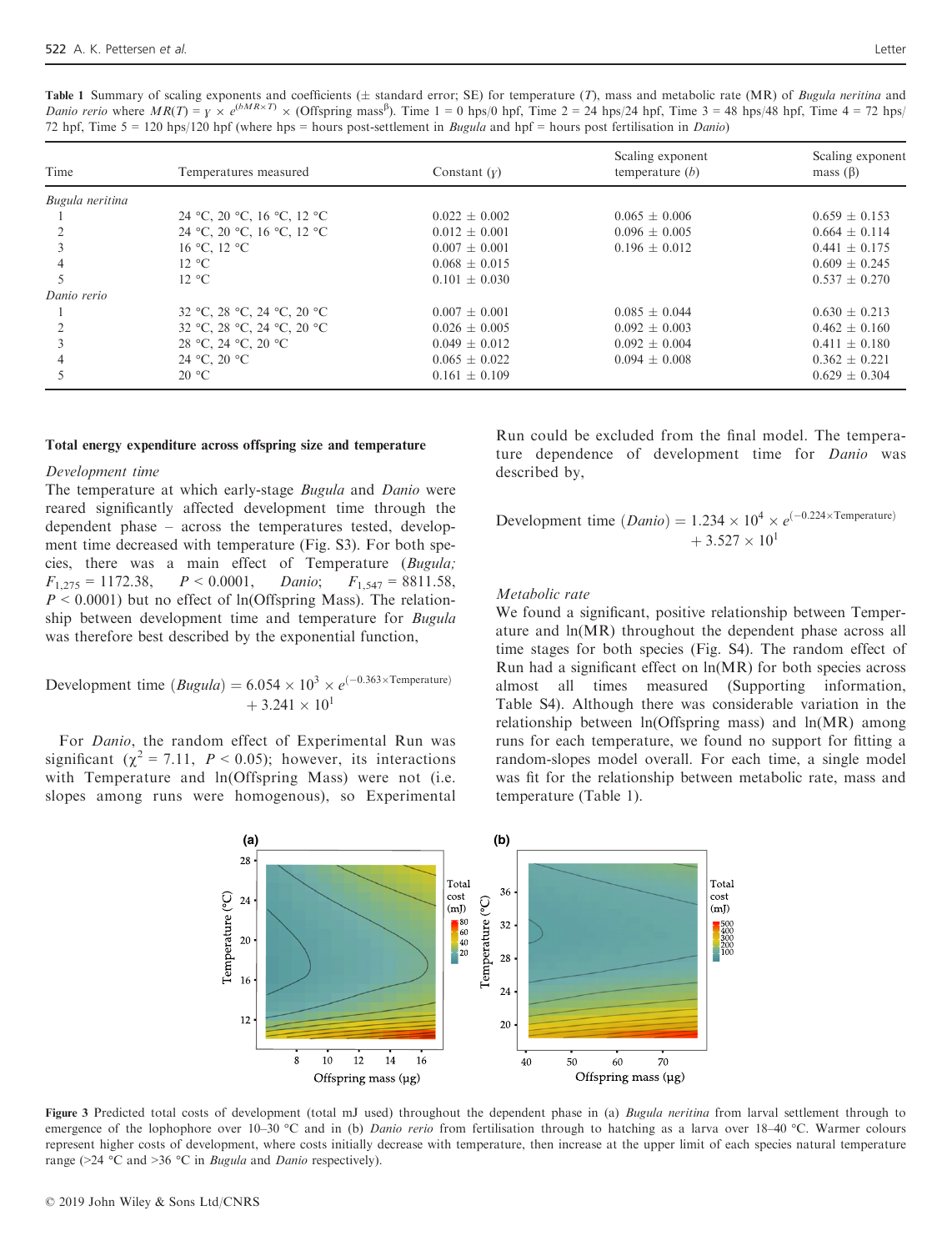# Total energy consumption

We found that total energy expenditure as a product of development time and metabolic rate was negatively related to temperature for both Bugula and Danio offspring – individuals developing at higher temperatures expended less energy overall than individuals at lower temperatures (Fig. 3, Table S5). We found higher energy costs associated with extending the dependent phase at lower temperatures, relative to increased metabolic rate at higher temperatures. However, the relationship between temperature and costs of development were not monotonic. At extreme temperatures (i.e. at the highest temperature treatment for *Bugula*;  $> 24$  °C and those outside the natural temperature range of  $Danio$ ;  $> 36$  °C), our model predicted that the costs of development would begin to increase with temperature (Fig. 3).

# Meta-analysis of temperature, development time and metabolic rate in other taxa

In line with our empirical estimates for the temperaturedependent costs of development in Bugula and Danio, we found similar patterns for the majority of the 72 species investigated. A 10% increase in natural mean developmental temperature was associated with a decrease in the costs of development (Fig. 4). Phylogeny explained less than 1% of the variance between costs of development and temperature  $(\lambda \pm SE: 0.09 \pm 0.14; \chi^2 = 1.37, P = 1)$ ; therefore, the final analysis was run as a linear model. The intercept for the relationship between a 10% increase in mean natural temperature  $(\Delta T)$  and proportional change in the costs of development ( $\Delta C$ ) was significantly < 1 (Estimate  $\pm$  SE: 0.79  $\pm$  0.04;  $P < 0.0001$ ) such that development costs decreased significantly when temperatures increased.

# DISCUSSION

#### Costs of development as an explanation for the offspring size– temperature relationship

Through the use of metabolic life-history theory, we first show that OSTs are taxonomically widespread, and second, provide a potentially broad explanation for these patterns (Thorson 1936; Atkinson et al. 2001; Marshall et al. 2012). Building on proximal physiological mechanisms suggested by Kamler (1992), we propose an ultimate cause for the OST – the temperature-dependent costs incurred during development. Colder temperatures can elicit an adaptive response via offspring size, whereby mothers offset the increased costs associated with developing under colder environments by making larger offspring that possess greater amounts of energy. Repeatedly over the last 30 years, authors have speculated that the costs of development might decrease with temperature in a disparate range of species (Efford 1969; Gutzke et al. 1987; Booth & Thompson 1991; Angilletta et al. 2000; Irlich et al. 2009; DuRant et al. 2011) but none has provided an explicit and unifying mechanism until now. We show empirically that for two (very different) species, B. neritina and D. rerio, development time is more temperature sensitive



Figure 4 Proportional change in the costs of development with a  $10\%$ increase in temperature (relative to natural temperature range for each species), for 72 species (red = fish, yellow = amphibians, green = insects, blue = aquatic invertebrates, purple = reptiles). Each data point represents an individual species for which the costs of development were calculated (as per eqn 2; Table S6). A less than proportional change in the costs of development (values < 1) signifies a decrease in the costs of development with a 10% increase in natural mean temperature.

than metabolic rate  $(a > b)$ , such that the overall costs of development decrease with temperature. We also find that this pattern applies more broadly – for 72 species across five phyla, the costs of development are higher at cooler temperatures. In Oncorhynchus mykiss, for example, a 5 °C decline in incubation temperature incurred a 40% increase in the costs of development – this cost reflects an equivalent decrease in energy content of newly hatched larvae (Kamler 1992; Table 4.6). Our model also quantitatively predicts offspring size (and associated energy provisioning) changes in response to acute temperature change. We predict that a decrease from 25 °C to 19 °C during development increases the cost of development in *Bugula* by 5% and according to Burgess  $\&$ Marshall (2011), this is exactly the increase in offspring size that is observed when mothers are reared under such conditions. While these values are remarkably congruent, there is no reason to expect that offspring size increases will perfectly match the increased costs of development for all species (Sniegula et al. 2016). Nevertheless, if minimum offspring size  $(OS_{\text{min}})$  must at least provide for the costs of completing development, then our results could serve as a general explanation for why colder mothers produce larger offspring (Vance 1973).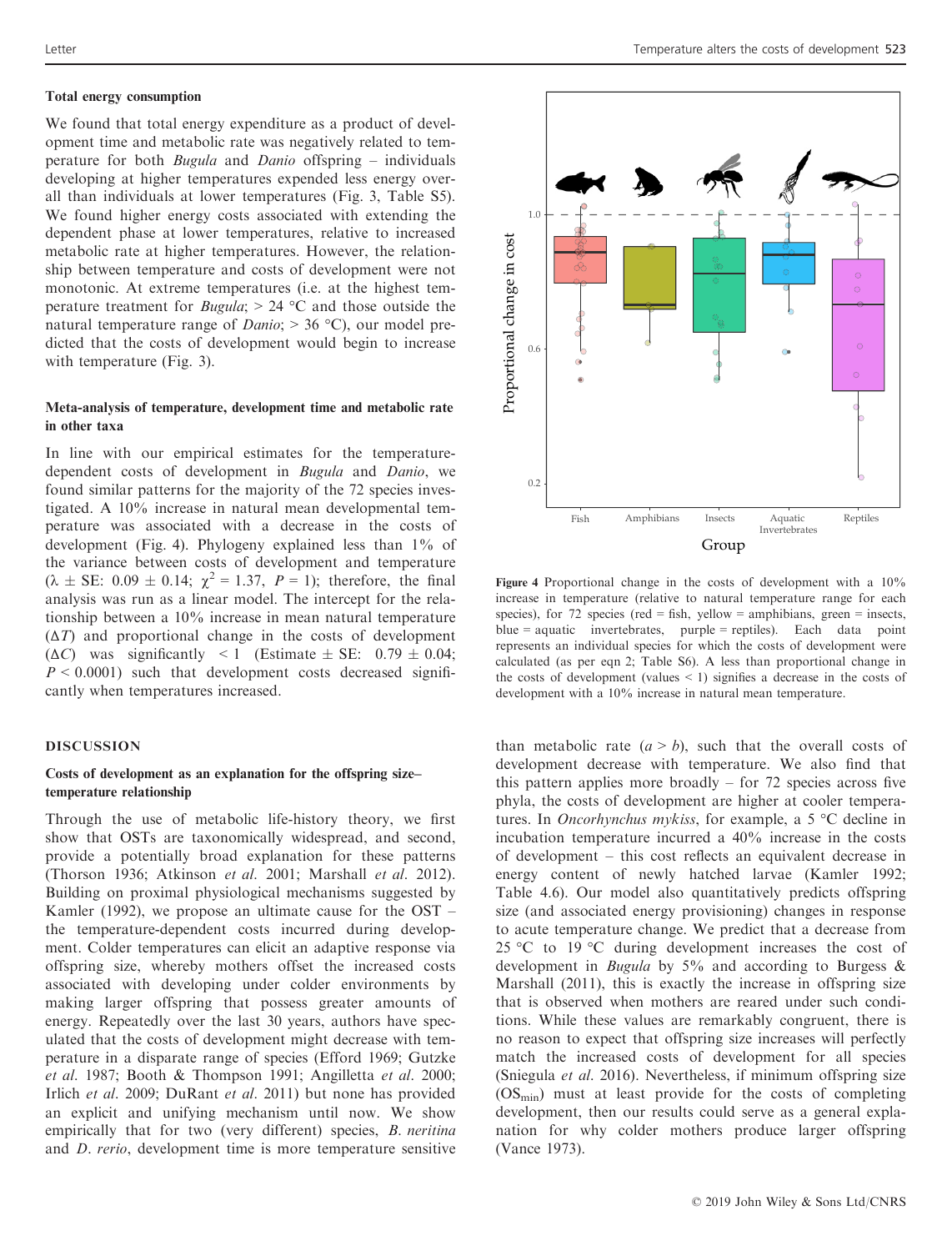# Mechanisms driving the temperature dependence of the costs of development

While the effect of temperature on the costs of development may serve to explain the OST, the underlying biophysical mechanisms driving this relationship are less clear. Our data support suggestions by Zuo et al. (2012), that differences in the activation energies (i.e. temperature dependencies) of development and metabolism serve as potential drivers of change in developmental costs, but do not explain why the temperature dependencies of developmental processes differ. An explanation for why development is more temperature sensitive than metabolism may be physical. Development and metamorphosis require the division and differentiation of cells – there is some evidence that cell cleavage is extremely temperature-dependent because cell protoplasm viscosity mediates cell cleavage speeds (Marsland 1950; McLaren 1965). In a study on sea urchin eggs, Costello (1934) found an exponential decrease in cell viscosity with temperature, where the temperature sensitivity of protoplasm viscosity was greater than the temperature sensitivity of oxygen consumption, and viscosity decreased (and therefore development rate increased) more rapidly than the rate of oxygen consumption (metabolic rate) (Loeb & Wasteneys 1911; Loeb & Chamberlain 1915).

# The costs of development increase at highest temperatures

Our model predicts that at temperatures beyond moderate temperature increases, the costs incurred during development increase. This prediction is supported for organisms from a wide range of phyla (Gophen 1976; Booth 1987; DuRant et al. 2011; Mueller et al. 2015; Akbar et al. 2016; Caamal-Monsreal et al. 2016). In Pseudophryne bibronii, costs of development decrease steadily with temperatures between 7 and 17 °C then increase at 22 °C (Seymour et al. 1991). We find the same pattern – beyond a particular threshold  $(24 °C)$  in *Bugula* and 36 °C in Danio), the temperature sensitivity of metabolic rate becomes higher than the temperature sensitivity of development time  $(b > a)$  such that the costs of development increase with temperature. We predict that within the temperature range offspring usually experience, increasing temperatures will initially increase the energy efficiency (energy lost during development relative to initial investment) of offspring. Mothers, released from high per-offspring investment demands at warmer temperatures could therefore respond by increasing their fecundity. But, beyond certain temperatures, our model predicts that developmental costs should increase with further temperature increases, and mothers should increase offspring size in order to allow offspring to survive more costly development. These predictions are supported in Danio where mothers make smaller offspring when temperature is increased slightly but much larger offspring when temperature is increased substantially (Bownds et al. 2010). Similarly, the energy efficiency of development initially increases, then decreases with temperature in fish larvae (reviewed by Blaxter 1969a), and this relationship reflects natural variation in egg yolk size across seasons (Blaxter 1969b). Thus, our results have implications for global changes in temperature– under more extreme temperature increases, we expect developmental costs to increase,

requiring mothers to make fewer, larger offspring that then waste more energy in order to complete development. These effects will be particularly strong for species living under cold temperature regimes. For example, in Antarctic krill Euphausia superba, our model predicts that an increase of  $2 \text{ }^{\circ}C$  above its natural temperature range will increase the costs of development by 37% (Ross et al. 1988). Furthermore, future increases in temperature may result in fecundity decreases, but with no concomitant increase in offspring performance as development becomes more costly. Such effects would reduce the productivity of populations of ectotherms across a wide variety of taxa. Our model only applies for acute responses within natural temperature limits – above these ranges, the temperature dependence of development time and metabolic rate may reverse [see Forster et al. (2011)]. Measuring thermal performance across extreme temperature ranges, to gain full reaction norms of development time and metabolic rate is an important next step.

# Alternative explanations for the relationship between offspring size and temperature

Our explanation of why warmer mothers reduce offspring size does not preclude other adaptive explanations [e.g. Perrin (1988); Yampolsky & Scheiner (1996); Atkinson et al. (2001)]. We recognise that the costs of development do not represent the sole source of selection on both offspring size and size at the completion of development (independence). Oxygen diffusion during incubation can pose physical constraints on offspring size (Fleming & Gross 1990; Seymour & Bradford 1995; Lee & Strathmann 1998). However, studies of the sizedependent fitness consequences of oxygen limitation are ambivalent (Woods 1999; Einum et al. 2002). While we did not detect any temperature-dependent mortality during development, oxygen limitation could be driving these effects for temperatures outside those of a species natural range that is if size-dependent oxygen limitation is exacerbated at higher temperatures such that larger eggs are more sensitive to increases in developmental temperature. Alternatively, because offspring size can be constrained by maternal body size, the OST may be merely a consequence of the TSR, enabling mothers to increase the size of their offspring in response to selection in colder environments (Congdon & Gibbons 1987). While this is a plausible explanation for field-based studies, laboratory manipulations of maternal rearing temperature can control for maternal size, and is therefore unlikely to serve as a general explanation for the OST. It is feasible that the proximal constraints discussed here may not be mutually exclusive explanations, but work complementarily with the temperature-dependent costs of development to drive the OST.

# **CONCLUSIONS**

Through a combination of experimental manipulations and meta-analyses, we show that the energy costs incurred during development change with temperature. Over natural temperature ranges, development in cooler environments is more energetically expensive than development in warmer temperatures, and mothers must provision their offspring accordingly. We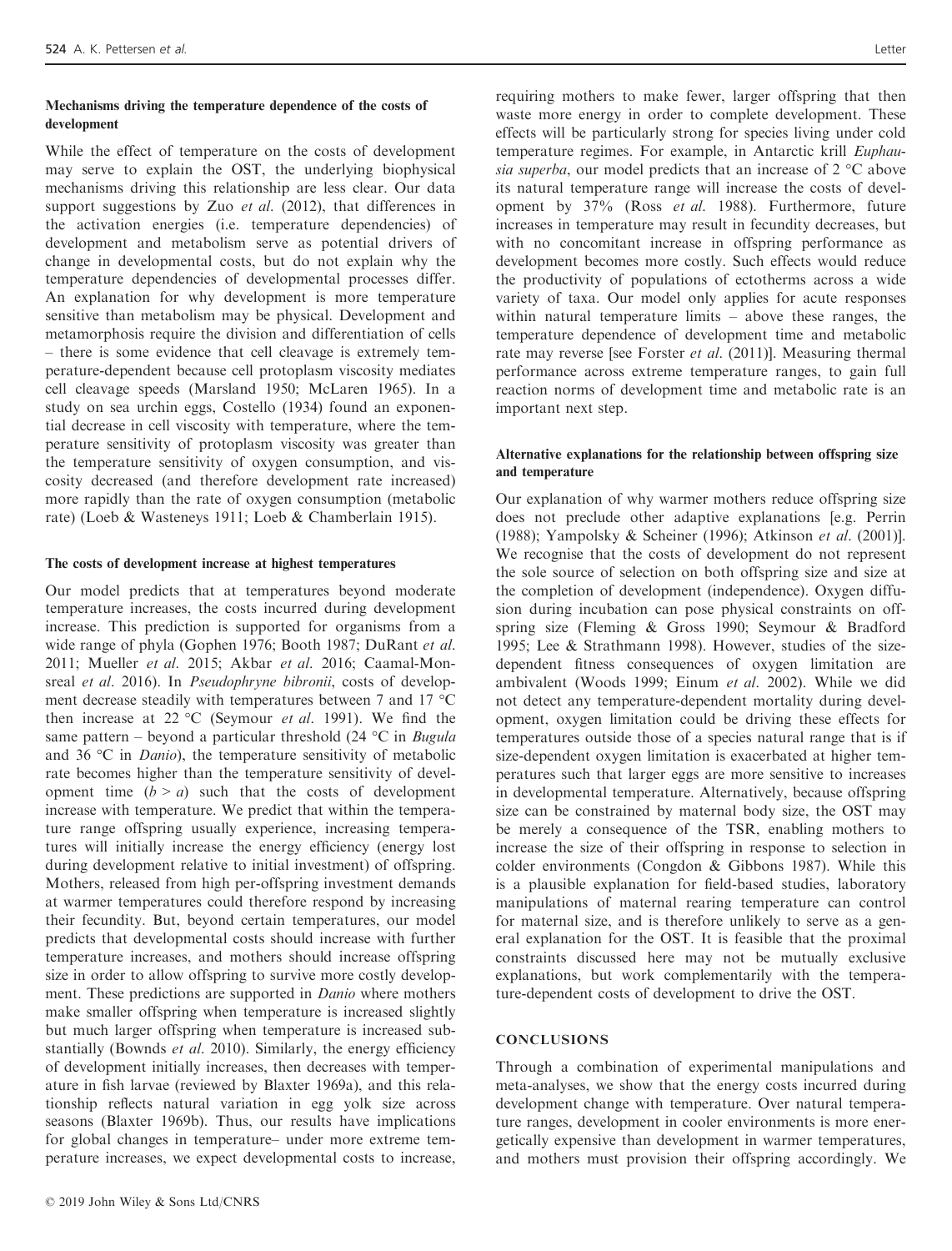also predict that beyond natural temperature ranges experienced by a species, the costs of development should increase. These findings have worrying implications for the effects of global warming on ectotherm life histories – initially costs will decrease with temperature, yet beyond this point higher temperatures will force mothers to increase their per offspring investment to offset more costly development, at the expense of fecundity. How the costs of development change with temperature can extend beyond individual-level fitness consequences, to inform life-history theory and our understanding of population- and community-level dynamics. By formally linking two largely disparate disciplines, metabolic life-history theory can serve as a framework for understanding and predicting other key patterns in life histories under environmental change.

# ACKNOWLEDGEMENTS

We are grateful to D. Barneche, C. Bywater, G. Ghedini, W. Verberk, and three anonymous reviewers for comments on earlier versions of the manuscript, and S. Auer and D. Johnson for comments on the original thesis chapter. We thank C. Mirth and C. Williams for use of equipment and technical assistance. This work was funded by an Australian Postgraduate Award to A.K.P and Australian Research Council grants to C.R.W, R.J.B, and D.J.M.

## AUTHORSHIP

DJM and AKP conceived of the study; all authors developed the study design. AKP and DJM collected the data. DJM and CRW developed the analyses; CRW developed phylogenetic analyses; AKP analysed the data and wrote the first draft of the manuscript; and all authors contributed substantially to revisions.

#### DATA ACCESSIBILITY STAEMENT

Data available from the Dryad Digital Repository: [https://](https://doi.org/10.5061/dryad.bh14n51) [doi.org/10.5061/dryad.bh14n51](https://doi.org/10.5061/dryad.bh14n51)

#### **REFERENCES**

- Akbar, S.M., Pavani, T., Nagaraja, T. & Sharma, H.C. (2016). Influence of CO<sub>2</sub> and temperature on metabolism and development of *Helicoverpa* armigera (Noctuidae: Lepidoptera). Environ. Entomol., 45, 229–236.
- Angilletta, M.J., Winters, R.S. & Dunham, A.E. (2000). Thermal effects on the energetics of lizard embryos: implications for hatchling phenotypes. Ecology, 81, 2957–2968.
- Atkinson, D. (1994). Temperature and organism size A biological law for ectotherms. Adv. Ecol. Res., 25, 1–58.
- Atkinson, D., Morley, S.A., Wheetman, D. & Hughes, R.N. (2001). Offspring size responses to maternal temperature in ectotherms. In Animal Developmental Ecology. (eds Atkinson, D., Thorndyke, M.). BIOS Scientific Publishers Ltd, Oxford, pp. 269–285.
- Benton, T.G., Plaistow, S.J. & Coulson, T.N. (2006). Complex population dynamics and complex causation: devils, details and demography. Proc. R. Soc. B: Biol. Sci., 273, 1173–1181.
- Blanckenhorn, W.U. (2000). Temperature effects on egg size and their fitness consequences in the yellow dung fly Scathophaga stercoraria. Evol. Ecol., 14, 627–643.
- Blaxter, J.H.S. (1969a). Development: eggs and larvae. In Fish Physiology. (eds Hoar, W.S. & Randall, D.J.). Academic Press, New York, pp. 177–252.
- Blaxter, J.H.S. (1969b). Experimental rearing of pilchard larvae, Sardina pilchardus. J. Mar. Biol. Assoc. U.K., 49, 557–575.
- Booth, D.T. (1987). Effect of temperature on development of mallee fowl Leipoa ocellata eggs. Physiol. Zool., 60, 437–445.
- Booth, D.T. & Thompson, M.B. (1991). A comparison of reptilian eggs with those of megapode birds. In Egg Incubation: Its Effects on Embryonic Development in Birds and Reptiles. (eds Deeming, D.C., Ferguson, G.W.). Cambridge University Press, Cambridge, pp. 325–344.
- Borenstein, M., Hedges, L.V., Higgins, J.P. & Rothstein, H.R. (2011). Introduction to Meta-Analysis. John Wiley & Sons, Chichester, UK.
- Bownds, C., Wilson, R. & Marshall, D.J. (2010). Why do colder mothers produce larger eggs? An optimality approach. J. Exp. Biol., 213, 3796–3801.
- Bryson-Richardson, R., Berger, S. & Currie, P. (2011). Atlas of Zebrafish Development. Academic Press.
- Burgess, S.C. & Marshall, D.J. (2011). Temperature-induced maternal effects and environmental predictability. J. Exp. Biol., 214, 2329–2336.
- Caamal-Monsreal, C., Uriarte, I., Farias, A., Diaz, F., Sanchez, A., Re, D. et al. (2016). Effects of temperature on embryo development and metabolism of O. maya. Aquaculture, 451, 156–162.
- Clarke, A. & Fraser, K.P.P. (2004). Why does metabolism scale with temperature? Funct. Ecol., 18, 243–251.
- Congdon, J.D. & Gibbons, J.W. (1987). Morphological constraint on egg size: a challenge to optimal egg size theory? Proc. Natl Acad. Sci. USA, 84, 4145–4147.
- Costello, D.P. (1934). The effects of temperature on the viscosity of Arbacia egg protoplasm. J. Cell. Comp. Physiol., 4, 421–433.
- DuRant, S.E., Hopkins, W.A. & Hepp, G.R. (2011). Embryonic developmental patterns and energy expenditure are affected by incubation temperature in wood ducks (Aix sponsa). Physiol. Biochem. Zool., 84, 451–457.
- Efford, I.E. (1969). Egg size in the sand crab, Emerita analoga (Decapoda, Hippidae). Crustaceana, 16, 15–26.
- Einum, S., Hendry, A.P. & Fleming, I.A. (2002). Egg-size evolution in aquatic environments: does oxygen availability constrain size? Proc. R. Soc. B Biol. Sci., 269, 2325–2330.
- Fischer, K., Brakefield, P.M. & Zwaan, B.J. (2003). Plasticity in butterfly egg size: why larger offspring at lower temperatures? *Ecology*, 84, 3138–3147.
- Fleming, I.A. & Gross, M.R. (1990). Latitudinal clines: a trade-off between egg number and size in Pacific salmon. Ecology, 71, 1–11.
- Forster, J., Hirst, A.G. & Woodward, G. (2011). Growth and development rates have different thermal responses. Am. Nat., 178, 668–678.
- Fox, C.W. & Czesak, M.E. (2000). Evolutionary ecology of progeny size in arthropods. Annu. Rev. Entomol., 45, 341–369.
- Gillooly, J.F., Charnov, E.L., West, G.B., Savage, V.M. & Brown, J.H. (2002). Effects of size and temperature on developmental time. Nature, 417, 70–73.
- Gilmour, A.R., Gogel, B.J., Cullis, B.R. & Thompson, R. (2009). ASReml User Guide Release 3.0. Hemel, Hempstead, UK, VSN International Ltd.
- Gophen, M. (1976). Temperature effect on lifespan, metabolism, and development time of Mesocyclops leuckarti (Claus). Oecologia, 25, 271– 277.
- Gutzke, W.H.N., Packard, G.C., Packard, M.J. & Boardman, T.J. (1987). Influence of the hydric and thermal environments on eggs and hatchlings of painted turtles (Chrysemys picta). Herpetologica, 43, 393–404.
- Hachicho, N., Reithel, S., Miltner, A., Heipieper, H.J., Kuester, E. & Luckenbach, T. (2015). Body mass parameters, lipid profiles and protein contents of zebrafish embryos and effects of 2,4-dinitrophenol exposure. PLoS ONE, 10, 1–19.
- Hadfield, J.D. (2010). MCMC methods for multi-response generalized linear mixed models: the MCMCglmm R package. J. Stat. Softw., 33, 1–22.
- Hadfield, J.D. & Nakagawa, S. (2010). General quantitative genetic methods for comparative biology: phylogenies, taxonomies and multitrait models for continuous and categorical characters. J. Evol. Biol., 23, 494–508.